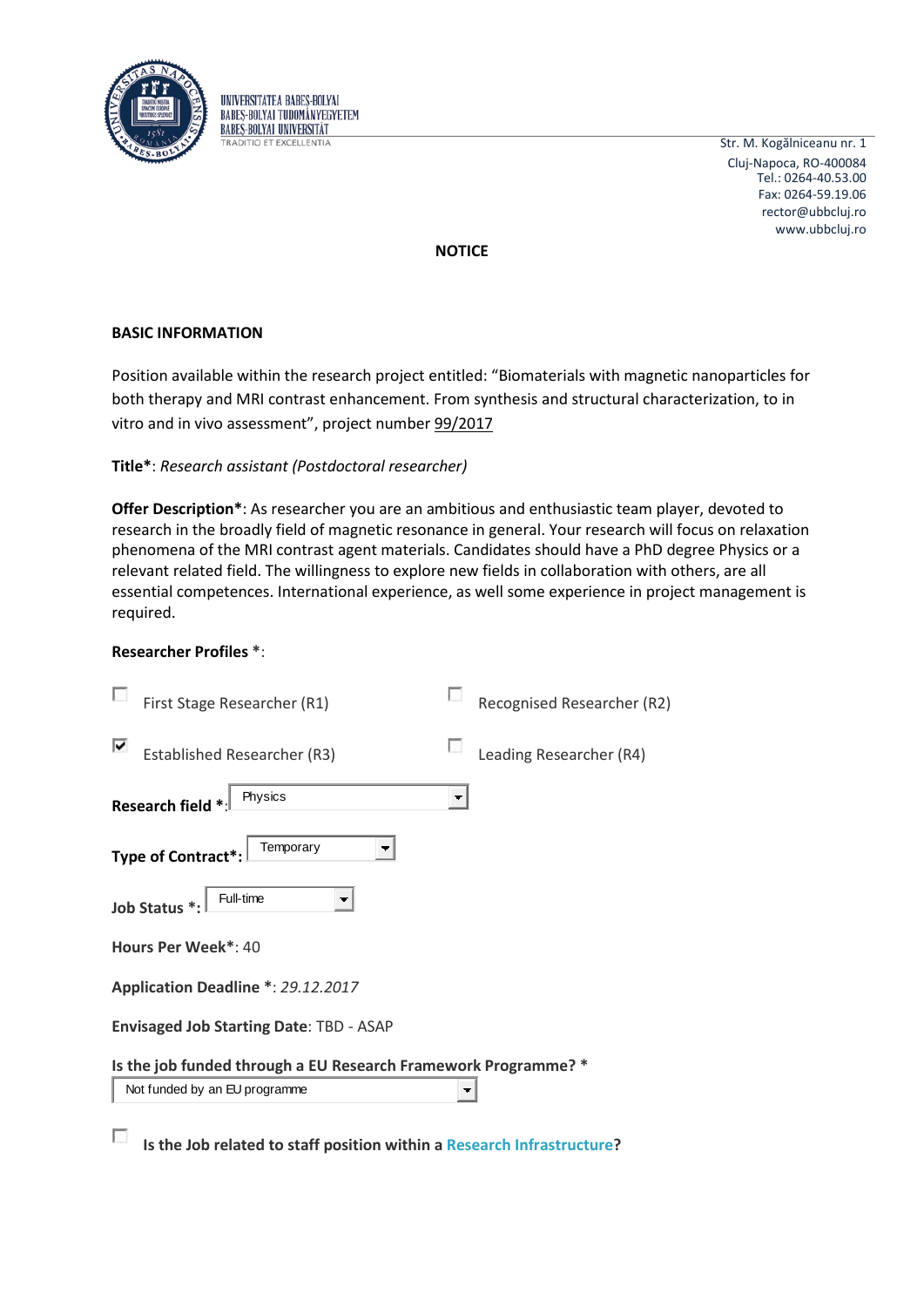| How to Apply *: L | email |  |
|-------------------|-------|--|
|                   |       |  |

**Internal Application form needed (.pdf files)**

## **HIRING INFO & WORK LOCATION**

|  |  | Number of positions available*: 1 |  |
|--|--|-----------------------------------|--|
|--|--|-----------------------------------|--|

**Company/Institute\*:** *Babeş-Bolyai University Cluj-Napoca*

**Department\*:** *ICI - BNS*

# **REQUIREMENTS**

| <b>Required Education Level</b> |  |
|---------------------------------|--|
|                                 |  |

**Level\*** Mother Tongue

| Physics<br>Main Research Field*:             |  |
|----------------------------------------------|--|
| PhD or equivalent<br>Level <sup>*</sup> :    |  |
| Other<br>Main Research Field*:               |  |
| <b>Please Select</b><br>Level <sup>*</sup> : |  |
| <b>Skills/Qualifications:</b>                |  |
| <b>Specific Requirements:</b>                |  |
| <b>Required Languages</b>                    |  |
| <b>ROMANIAN</b><br>Language                  |  |

 $\blacktriangledown$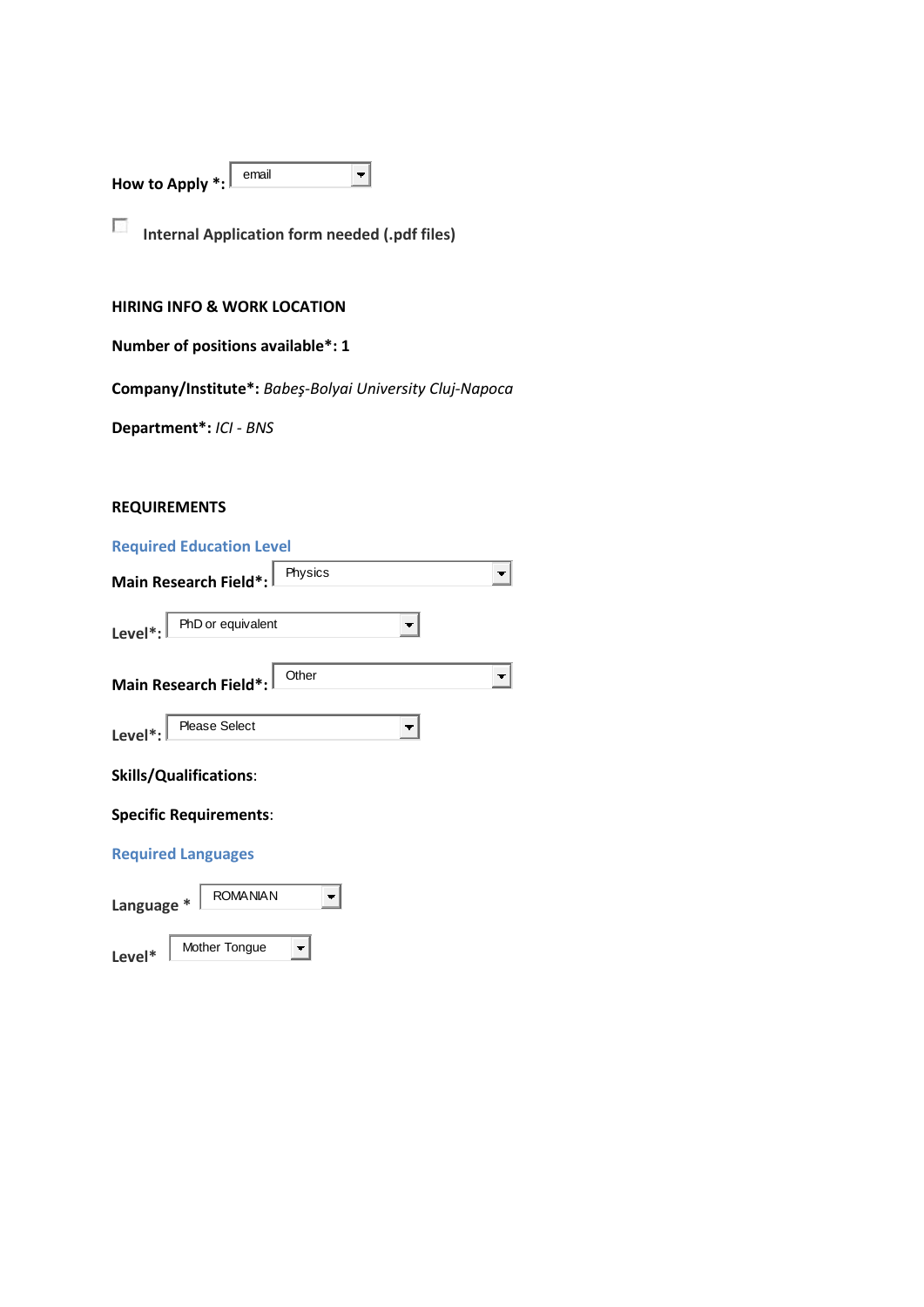| Language * | <b>ENGLISH</b> |  |
|------------|----------------|--|
| Level*     | Excellent      |  |

**Required Research Experience** *(se completează unul sau mai multe câmpuri, după caz)*

| Physics<br><b>Research Field *</b>                     |  |
|--------------------------------------------------------|--|
| More than 10<br>Years of Research Experience *         |  |
| <b>Please Select</b><br><b>Research Field *</b>        |  |
| <b>Please Select</b><br>Years of Research Experience * |  |

#### **ADDITIONAL INFO**

**Website for additional job details**:

**Benefits**:

**Eligibility criteria**:

**Selection process**:

**Additional comments**: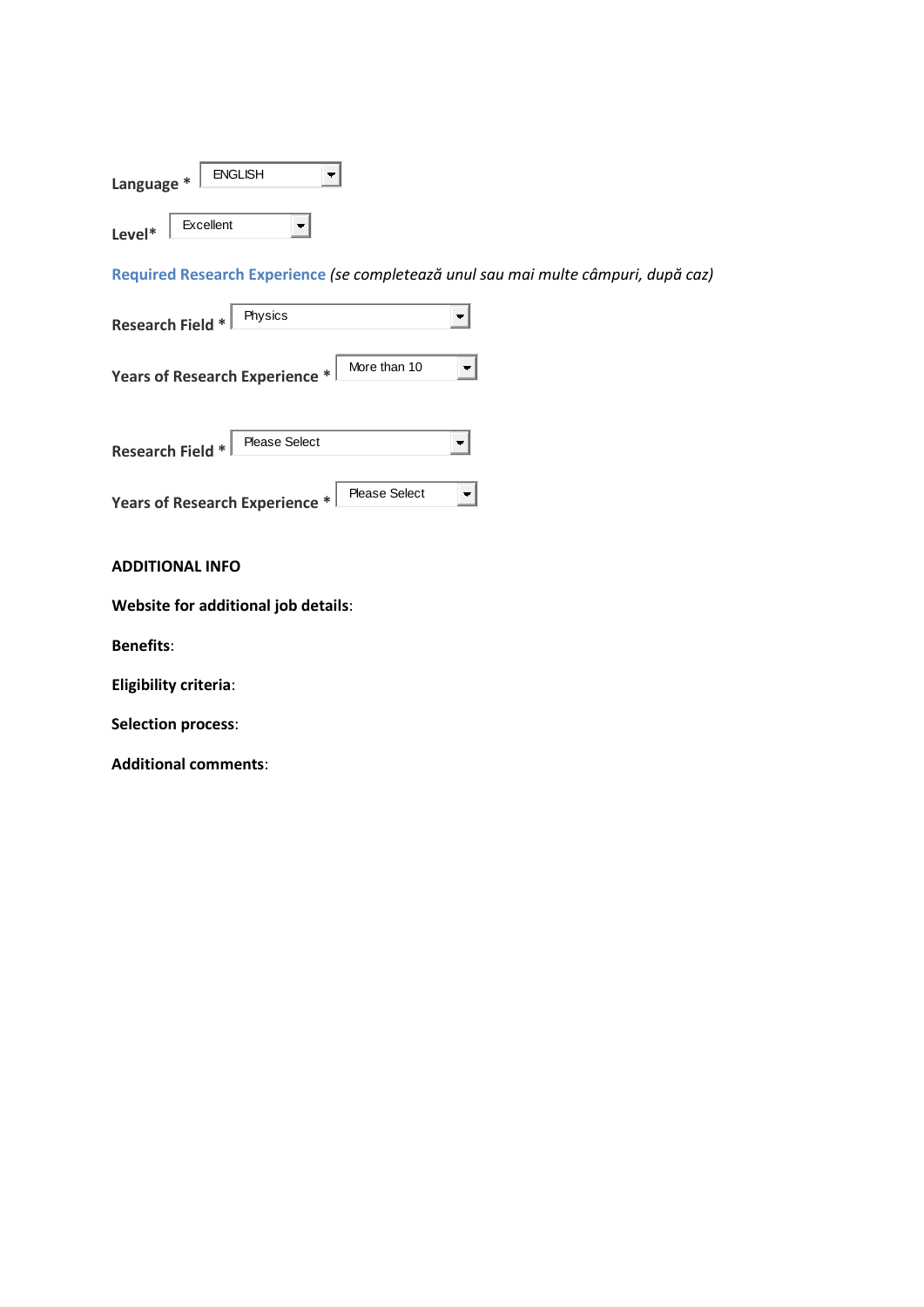*Annex 1*

#### *Research and subresearch fields*

#### **Agricultural Sciences**

- 1. Agricultural products
- 2. Agronomics
- 3. Enology
- 4. Forest sciences
- 5. Other
- 6. Phytotechny
- 7. Soil science
- 8. Temperate agriculture
- 9. Tropical agriculture
- 10. Zootechnics

#### **Anthropology**

- 1. Communication anthropology
- 2. Cultural
- anthropology
- 3. Ethnology 4. Medical
- anthropology
- 5. Other
- 6. Physical
- anthropology 7. Social anthropology

#### **Architecture**

1. Design 2. Landscape architecture 3. Naval architecture 4. Other

## **Arts**

1. Arts management 2. Fashion studies 3. Fine arts 4. Handicrafts

- 5. Other
- 6. Performing arts
- 7. Visual arts

#### **Astronomy**

- 1. Astrophysics
- 2. Cosmology
- 3. Other
- **4. Biological sciences**
- 5. Biodiversity
- 6. Biological engineering
- 7. Biology
- 8. Botany
- 9. Laboratory animal science
- 10. Nutritional sciences
- 11. Other
- 12. Zoology

### **Chemistry**

- 1. Analytical chemistry 2. Applied chemistry 3. Biochemistry
- 4. Combinatorial
- chemistry 5. Computational chemistry
- 6. Heterogeneous catalysis
- 7. Homogeneous catalysis
- 8. Inorganic chemistry
- 9. Instrumental analysis
- 10. Instrumental techniques
- 11. Molecular chemistry
- 12. Organic chemistry
- 13. Other
- 14. Physical chemistry
- 15. Reaction mechanisms and dynamics
- 16. Solar chemistry
- 17. Structural chemistry

#### **Communication sciences**

- 1. Audiovisual communication
- 2. Business
	- communication
- 3. Editing
- 4. Graphic
	- communication
- 5. Journalism
- 6. Media studies
- 7. On-line information services
- 8. Other
- 9. Public relations
- 10. Publishing
- 11. Science
	- communication
- 12. Speech communication

#### **Computer science**

- 1. 3 D modelling
- 2. Autonomic computing
- 3. Computer
- architecture
- 4. Computer hardware
- 5. Computer systems
- 6. Cybernetics
- 7. Database management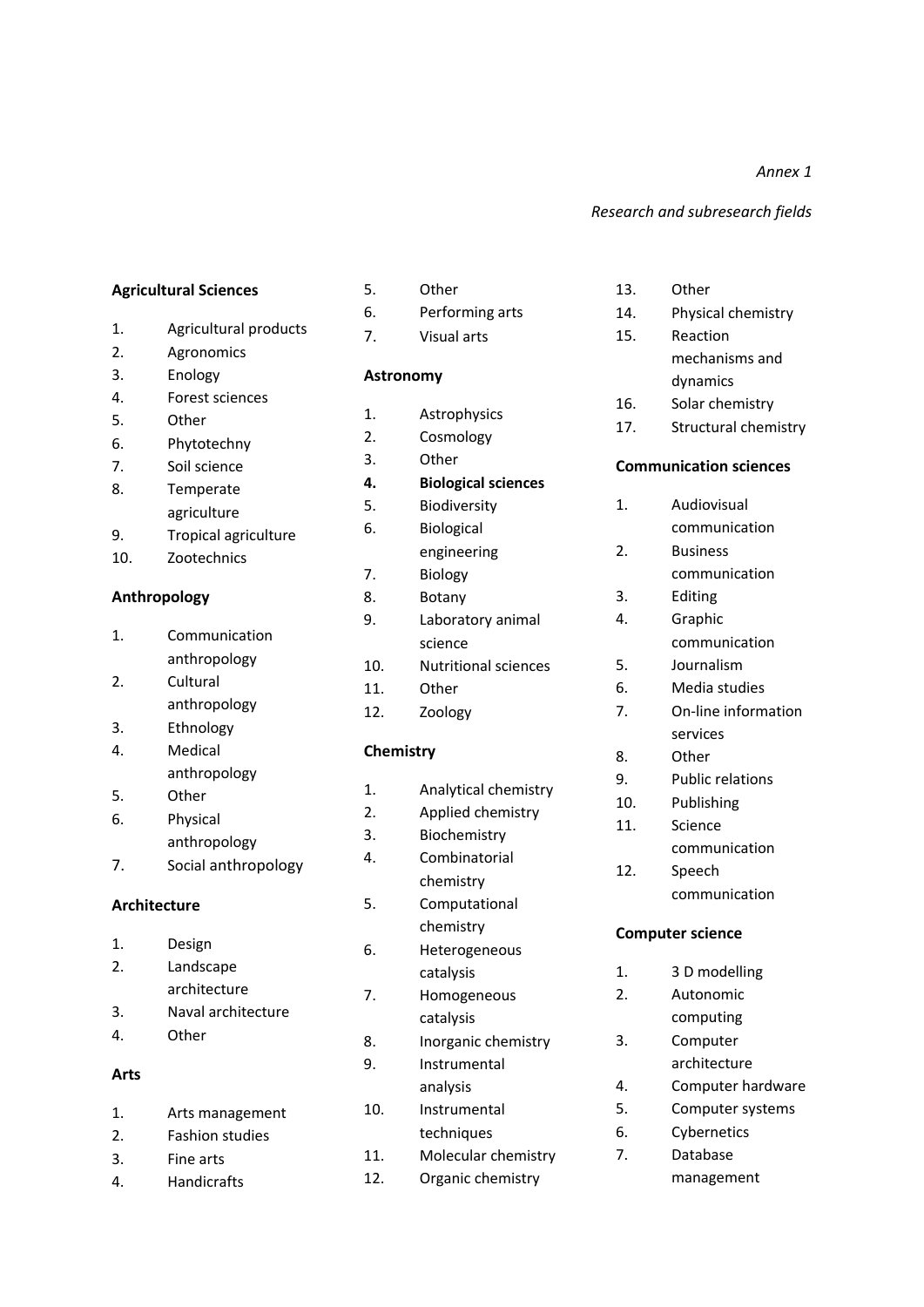- 9. Informatics
- 10. Modelling tools
- 11. Other
- 12. Programming
- 13. Systems design

#### **Criminology**

### **Cultural studies**

- 1. African studies
- 2. American studies
- 3. Ancient studies 4. Anglo Saxon studies
- 5. Arabic studies
- 6. Asian studies
- 7. Byzantine studies
- 8. Coptic studies
- 9. Eskimo studies
- 10. European studies
- 11. Islamic studies
- 12. Jewish studies
- 13. Middle Ages studies
- 14. Middle East studies
- 15. Oriental studies
- 16. Other
- 17. Regional studies
- 18. Renaissance studies
- 19. Russian studies
- 20. Third world studies

## **Demography**

### **Economics**

1. Administrative sciences 2. Agricultural economics 3. Applied economics 4. Banking 5. Business economics 6. Cadastral survey 7. Commercial economics

|                             | economics                  |
|-----------------------------|----------------------------|
| 9.                          | Consumer                   |
|                             | economics                  |
| 10.                         | Cyclical economics         |
| 11.                         | Econometrics               |
| 12.                         | Economic policy            |
| 13.                         | Economic systems           |
| 14.                         | Economic theory            |
| 15.                         | Economics of               |
|                             | development                |
| 16.                         | Environmental              |
|                             | economics                  |
| 17.                         | Financial science          |
| 18.                         | Fishery economy            |
| 19.                         | Food economics             |
| 20.                         | <b>Health economics</b>    |
| 21.                         | Home economics             |
| 22.                         | Industrial economics       |
| 23.                         | International              |
|                             | economics                  |
| 24.                         | Knowledge economy          |
| 25.                         | Labour economics           |
| 26.                         | Labour market              |
|                             | economics                  |
| 27.                         | Land economy               |
| 28.                         | Local public               |
|                             | economics                  |
| 29.                         | Macroeconomics             |
| 30.                         | Management studies         |
| 31.                         | Marketing                  |
| 32.                         | Microeconomics             |
| 33.                         | Other                      |
| 34.                         | Political economy          |
| 35.                         | Production                 |
|                             | economics                  |
| 36.                         | Social economics           |
| 37.                         | Tourism studies            |
| 38.                         | <b>Transport economics</b> |
| 39.                         | Valuation                  |
| 40.                         | Veterinary                 |
|                             | economics                  |
| <b>Educational sciences</b> |                            |

8. Construction

- 1. Education
- 2. Learning studies
- 3. Other
- 4. Research methodology
- 5. Teaching methods

### **Engineering**

- 1. Aerospace engineering 2. Agricultural engineering 3. Biomaterial engineering 4. Biomedical engineering 5. Chemical engineering 6. Civil engineering 7. Communication engineering 8. Computer engineering 9. Control engineering 10. Design engineering 11. Electrical engineering 12. Electronic engineering 13. Geological engineering 14. Industrial engineering 15. Knowledge engineering 16. Maritime engineering 17. Materials engineering 18. Mechanical engineering 19. Microengineering 20. Nuclear engineering
- 21. Other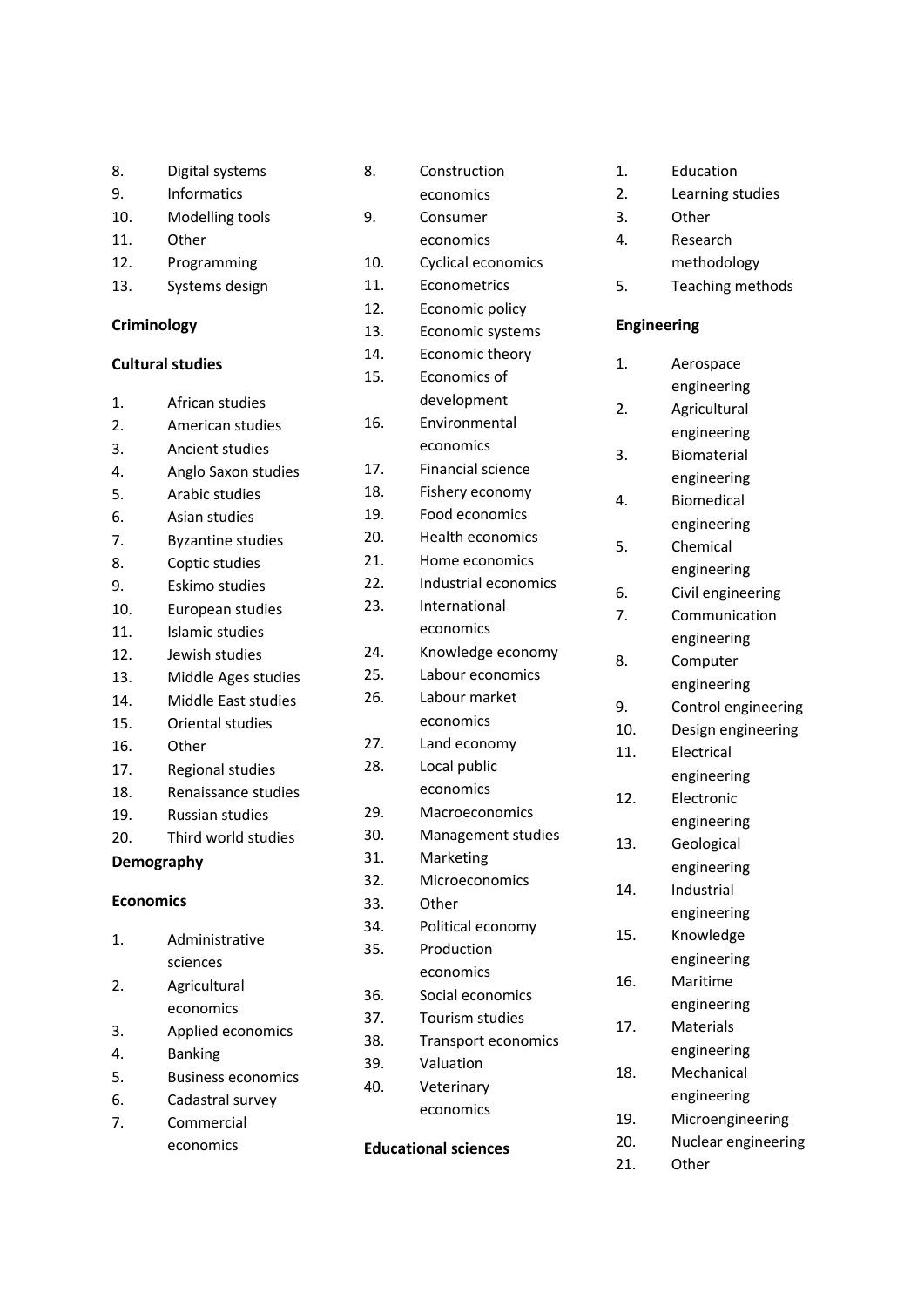| 22.              | Precision                          |
|------------------|------------------------------------|
|                  | engineering                        |
| 23.              | Process engineering                |
| 24.              | Project engineering                |
| 25.              | Simulation                         |
|                  | engineering                        |
| 26.              | Sound engineering                  |
| 27.              | Surveying                          |
| 28.              | Systems engineering                |
| 29.              | Thermal engineering                |
| 30.              | Water resources                    |
|                  | engineering                        |
|                  | <b>Environmental science</b>       |
| $\mathbf{1}$ .   | Earth science                      |
| 2.               | Ecology                            |
| 3.               | Global change                      |
| 4.               | Natural resources                  |
|                  | management                         |
| 5.               | Other                              |
| 6.               | Water science                      |
|                  | <b>Ethics in health sciences</b>   |
|                  | <b>Ethics in natural sciences</b>  |
|                  | <b>Ethics in physical sciences</b> |
|                  | <b>Ethics in social sciences</b>   |
| Geography        |                                    |
| 1.               | Cartography                        |
| $\overline{2}$ . | Economic geography                 |
| 3.               | Geopolitics                        |
| 4.               | Historical geography               |
| 5.               | Human geography                    |
| 6.               | Other                              |
| 7.               | Regional geography                 |
|                  |                                    |
| 8.               | Social geography                   |

- 1. Geology
- 2. Hydrology
- 3. Other

# **History**

| 1.               | Ancient history            |
|------------------|----------------------------|
| $\overline{2}$ . | Archaeology                |
| 3.               | Art history                |
| 4.               | Church history             |
| 5.               | Contemporary               |
|                  | history                    |
| 6.               | Economic history           |
| 7.               | Genealogy                  |
| 8.               | Heraldry                   |
| 9.               | History of agriculture     |
| 10.              | History of design          |
| 11.              | History of law             |
| 12.              | History of                 |
|                  | performance                |
| 13.              | History of                 |
|                  | philosophy                 |
| 14.              | History of religions       |
| 15.              | History of science         |
| 16.              | History of social          |
|                  | sciences                   |
| 17.              | Local history              |
| 18.              | Medieval history           |
| 19.              | Modern history             |
| 20.              | Music history              |
| 21.              | Numismatics                |
| 22.              | Other                      |
| 23.              | Paleography                |
| 24.              | Political history          |
| 25.              | Prehistory                 |
| 26.              | Sigillography              |
| 27.              | Social history             |
|                  | <b>Information science</b> |
| $\mathbf{1}$ .   | Archivistics               |
| $\overline{2}$ . | Diplomatics                |
| 3.               | Documentation              |
| 4.               | Information                |
|                  | management                 |
| 5.               | Library science            |
|                  |                            |

6. Other

## **Juridical sciences**

- 1. Agrarian law
- 2. Canon law
- 3. Comparative law
- 4. Criminal law
- 5. Environmental law
- 6. European law
- 7. Finance law
- 8. Fiscal law
- 9. Health law
- 10. Informatic law
- 11. International law
- 12. Judicial law
- 13. Juvenile law
- 14. Labour law
- 15. Media law
- 16. Medical law
- 17. Other
- 18. Private law
- 19. Public law
- 20. Roman law
- 21. Social law
- 22. Transportation law

## **Language sciences**

- 1. Languages
- 2. Linguistics
- 3. Other
- 4. Philology

## **Literature**

- 1. African literature
- 2. American literature
- 3. Asian literature
- 4. Austronesian literature
- 5. Comparative literature
- 6. European literature
- 7. Greek literature
- 8. Hamito-semitic literature
- 9. Literary criticism
- 10. Other
- 11. Writing

## **Technology**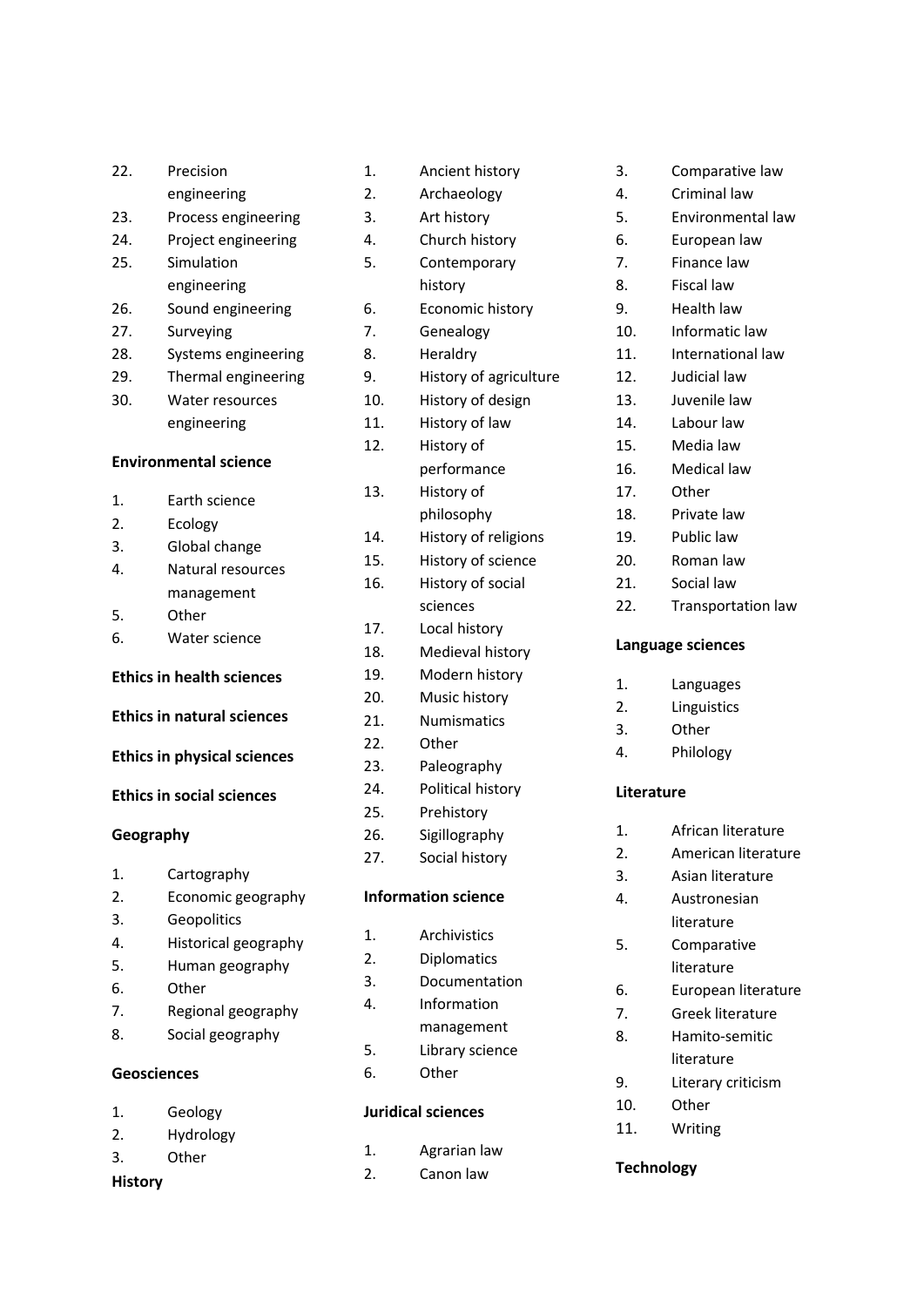| 1.               | Biotechnology         |
|------------------|-----------------------|
| $\overline{2}$ . | Chemical technology   |
| 3.               | Energy technology     |
| 4.               | Environmental         |
|                  | technology            |
| 5.               | Future technology     |
| 6.               | Electrical technology |
| 7.               | Dating techniques     |
| 8.               | Communication         |
|                  | technology            |
| 9.               | Computer              |
|                  | technology            |
| 10.              | Construction          |
|                  | technology            |
| 11.              | Graphic techniques    |
| 12.              | High vacuum           |
|                  | technology            |
| 13.              | Space technology      |
| 14.              | Standardisation of    |
|                  | technologies          |
| 15.              | Telecommunications    |
|                  | technology            |
| 16.              | Sound technology      |
| 17.              | Safety technology     |
| 18.              | Production            |
|                  | technology            |
| 19.              | Quantum technology    |
| 20.              | Remote sensing        |
| 21.              | Transport             |
|                  | technology            |
| 22.              | Vacuum technology     |
| 23.              | Water technology      |
| 24.              | Pharmaceutical        |
|                  | technology            |
| 25.              | Other                 |
| 26.              | Knowledge             |
|                  | technology            |
| 27.              | Laboratory            |
|                  | technology            |
| 28.              | Marine technology     |
| 29.              | Internet technology   |
| 30.              | Interface technology  |
| 31.              | Industrial technology |
| 32.              | Information           |
|                  | technology            |

| 35.                       | Measurement             |
|---------------------------|-------------------------|
|                           | technology              |
| 36.                       | Nanotechnology          |
| 37.                       | Nuclear technology      |
| 38.                       | Optronics               |
| 39.                       | Mining                  |
| 40.                       | Military technology     |
| 41.                       | Medical technology      |
| 42.                       | Micro-technology        |
| <b>Religious sciences</b> |                         |
| 1.                        | <b>Biblical studies</b> |
| $\overline{2}$ .          | Church studies          |
| 3.                        | Comparative religion    |
| 4.                        | Non-Christian           |
|                           | religions               |
| 5.                        | Theology                |
| 6.                        | Other                   |
| 7.                        | Pastoral studies        |
| Sociology                 |                         |
| 1.                        | Sociology of religion   |
| 2.                        | Urban sociology         |
| 3.                        | Sociology of labour     |
| 4.                        | Sociology of            |
|                           | enterprise              |
| 5.                        | Social shaping of       |
|                           | technology              |
| 6.                        | Societal behaviour      |
| 7.                        | Socio-economic          |
|                           | research                |
| 8.                        | Social changes          |
| 9.                        | Rural sociology         |
| 10.                       | Educational             |
|                           | sociology               |
| 11.                       | Macrosociology          |
| 12.                       | Other                   |

33. Instrumentation technology 34. Materials technology

### **Psychological sciences**

1. Psychology

- 2. Psychoanalytic studies
- 3. Behavioural sciences
- 4. Cognitive science
- 5. Other

## **Neurosciences**

- 1. Neurology
- 2. Neurophysiology
- 3. Neuropsychology
- 4. Neuroinformatics
- 5. Neurochemistry
- 6. Neurobiology
- 7. Other

## **Pharmacological sciences**

- 1. Clinical
	- pharmacology
- 2. Cosmetology
- 3. Pharmacognosy
- 4. Pharmacy
- 5. Toxicology
- 6. Veterinary pharmacology
- 7. Other

# **Mathematics**

- 1. Combinatorial analysis
- 2. Computational mathematics
- 3. Discrete mathematics
- 4. Chaos theory
- 5. Applied mathematics
- 6. Algebra
- 7. Algorithms
- 8. Geometry
- 9. Mathematical analysis
- 10. Statistics
- 11. Probability theory
- 12. Other